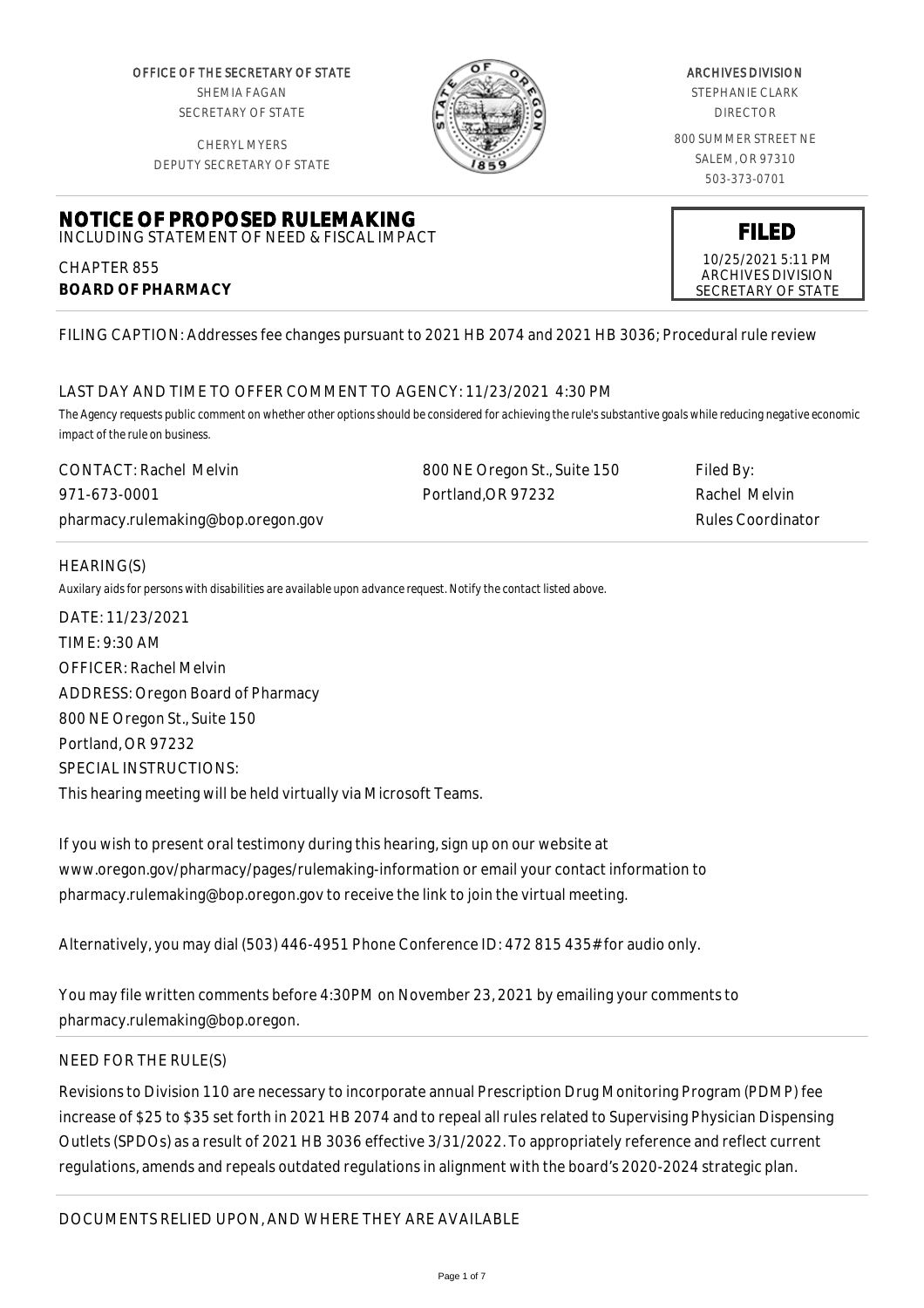https://olis.oregonlegislature.gov/liz/2021R1/Downloads/MeasureDocument/HB2074/Enrolled 2021 HB 2074 and related statutes

https://olis.oregonlegislature.gov/liz/2021R1/Downloads/MeasureDocument/HB3036/Enrolled 2021 HB 3036 and related statutes

ORS 475.125 https://www.oregonlegislature.gov/bills\_laws/ors/ors475.html

## FISCAL AND ECONOMIC IMPACT:

2021 HB 2074 increases the PDMP fee from \$25 to \$35 annually resulting in a \$20 increase in fees paid by a pharmacist at the time of biennial licensure renewal. Increasing the fee will result in increased revenue by the agency of approximately \$172,200 (\$10 per year or \$20 x 8600 RPH renewals). 90% of the revenue is passed through to the PDMP program and 10% is retained by the agency for administrative costs, resulting in an agency revenue increase of \$17,200.

There are currently 52 Supervising Physician Dispensing Outlets (SPDO) and 49 Dispensing Practitioner Dispensing Outlets (DPDO) currently active. As a result of 2021 HB 3036, SPDO will be discontinued effective 3/31/2022. 6 SPDOs also have an active DPDO registration. The discontinued SPDOs may now meet the requirements for registration as a "DPDO". The current SPDO registration fee is \$175 annually and the current DPDO registration fee is \$100 annually. There are 6 locations that hold both registrations.

The use of NABP's eProfile and eGov processes have reduced many of the manual processes and created licensing efficiencies such as re-examination fees for NAPLEX. This has become an obsolete fee that is no longer assessed. With the new exam processes, applicants do not apply for licensure with the board until after they have passed the NAPLEX exam. No anticipated fiscal. Score Transfer is applicable to new graduates and has similar workload to licensure via exam (NAPLEX), so the fee should be equivalent to the current NAPLEX fee. The Board receives approximately 125 Score Transfer applications in a biennium. Reducing this fee from \$250 to \$50 will result in a biennial revenue reduction of \$25,000.

Reciprocity (Licensure Transfer) is applicable to applicants who are licensed as a pharmacist in another state and meet the requirements listed in ORS 689.265 and OAR 855-019-0130. There are approximately 850 Reciprocity applications received in a biennium. Reducing this fee from \$250 to \$100 will result in a biennial revenue reduction of \$127,500.

# COST OF COMPLIANCE:

*(1) Identify any state agencies, units of local government, and members of the public likely to be economically affected by the rule(s). (2) Effect on Small Businesses: (a) Estimate the number and type of small businesses subject to the rule(s); (b) Describe the expected reporting, recordkeeping and administrative activities and cost required to comply with the rule(s); (c) Estimate the cost of professional services, equipment supplies, labor and increased administration required to comply with the rule(s).* OAR 855-060-0001, OAR 855-110-0003- No anticipated fiscal.

## OAR 855-110-0005(1) and (3)

There are approximately 125 Score Transfer applications received in a biennium. Reducing this fee from \$250 to \$50 will result in a biennial revenue reduction of \$25,000 for the Oregon Board of Pharmacy. There are approximately 850 Reciprocity applications received in a biennium. Reducing this fee from \$250 to \$100 will result in a biennial revenue reduction of \$127,500 for the Oregon Board of Pharmacy.

## OAR 855-110-0005(6)(b)

\$20 increase in fees paid by a pharmacist at the time of biennial licensure renewal will result in increased revenue by the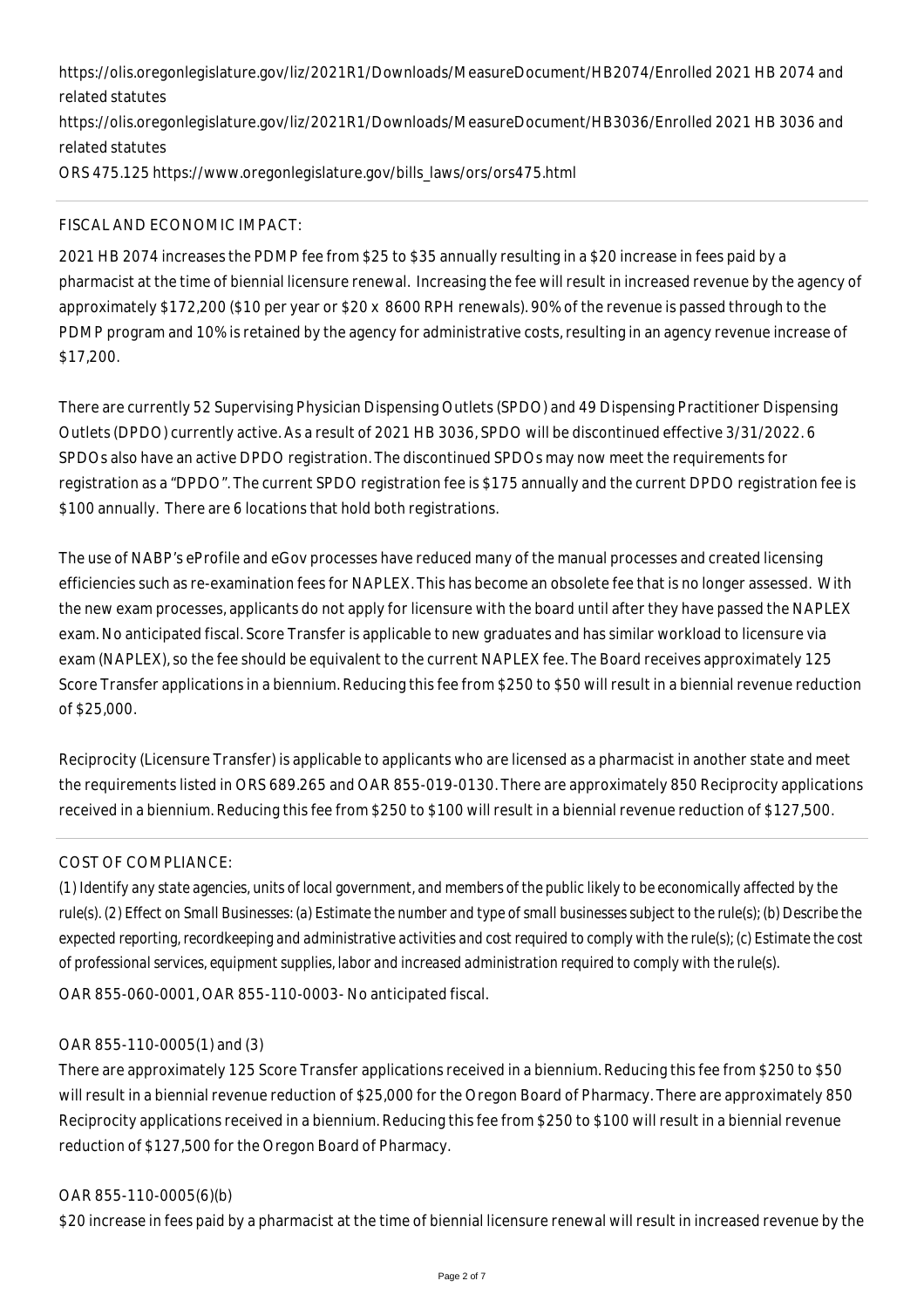agency of approximately \$172,200 (\$10 per year or \$20 x 8600 RPH renewals). OAR 855-110-0007(16)

52 currently registered SPDO licenses will be discontinued as of March 31, 2022. These registrants may need to register as a DPDO in the future and will be subject to all required licensing/registration fees and requirements related to applying to become a DPDO.

There are no known economic impacts to small businesses or members of the public related to the directives of 2021 HB 2074 and 2021 HB 3036.

DESCRIBE HOW SMALL BUSINESSES WERE INVOLVED IN THE DEVELOPMENT OF THESE RULE(S):

Small businesses were not involved in the development of proposed amendments to these rules.

WAS AN ADMINISTRATIVE RULE ADVISORY COMMITTEE CONSULTED? NO IF NOT, WHY NOT?

Legislative directives of 2021 HB 2074 and 2021 HB 3036.

RULES PROPOSED:

855-060-0001, 855-110-0003, 855-110-0005, 855-110-0007, 855-110-0010

AMEND: 855-060-0001

RULE SUMMARY: Revisions to Division 060 are procedural rule review to appropriately reference and reflect current regulations and amend outdated regulations in alignment with the board's 2020-2024 strategic plan.

CHANGES TO RULE:

855-060-0001 Application ¶

No place of manufacturing, wholesaling or repackaging of drugs or medicines, as defined in ORS 689.005(20), (35), and (36) shallmay be conducted or operated until it has been registered by the State Board of Pharmacy, except that compounding or repackaging, as a part of a Shared Pharmacy Services agreement as defined in OAR 855-006- 0005(20), does not constitute manufacturing. Manufacturing registration expires September 30th annually:.¶ (1) All applications for registration of a new or relocated manufacturer shall be accompanied by the required fees as set forth in OAR 855-110-0007(3).¶

(2) Application shallmust specify the location of the manufacturer premises. When the applicant is not the owner of the business, the application shall indicate the owner and the applicant's affiliation with the owner;¶ (a) If the owner is a partnership or other multiple owner, the names of the partners or person holding the five largest interests shall be indicated on the application.¶

(b) If the owner is a corporation, the name filed shallmust be the same as filed with the Corporation Commissioner. The name of the corporation, the names of the corporation officers and the names of the stockholders who own the five largest interests shall be indicated on the application.¶

(c) Upon request by the Bboard, the applicant shallmust furnish such information as required by the Bboard regarding the partners, stockholders, or other persons not named in the application.¶

(3) All registration renewal applications shallmust be accompanied by the annual fee and contain the same information required in subsection (2)(a), (b), and (c) of this rule.¶

(4) A change of ownership or location requires a new application, fee, and registration within 15 days.¶

(5) The registration certificate is issued to a person or firm and is non-transferable. Additions or deletions of a partner/partners shallmust be considered as a change of ownership.¶

(6) Manufacturer registration expires September 30th annually. The registration cannot be prorated. Statutory/Other Authority: ORS 689.205

Statutes/Other Implemented: ORS 689.155, ORS 689.305, ORS 689.315, ORS 689.325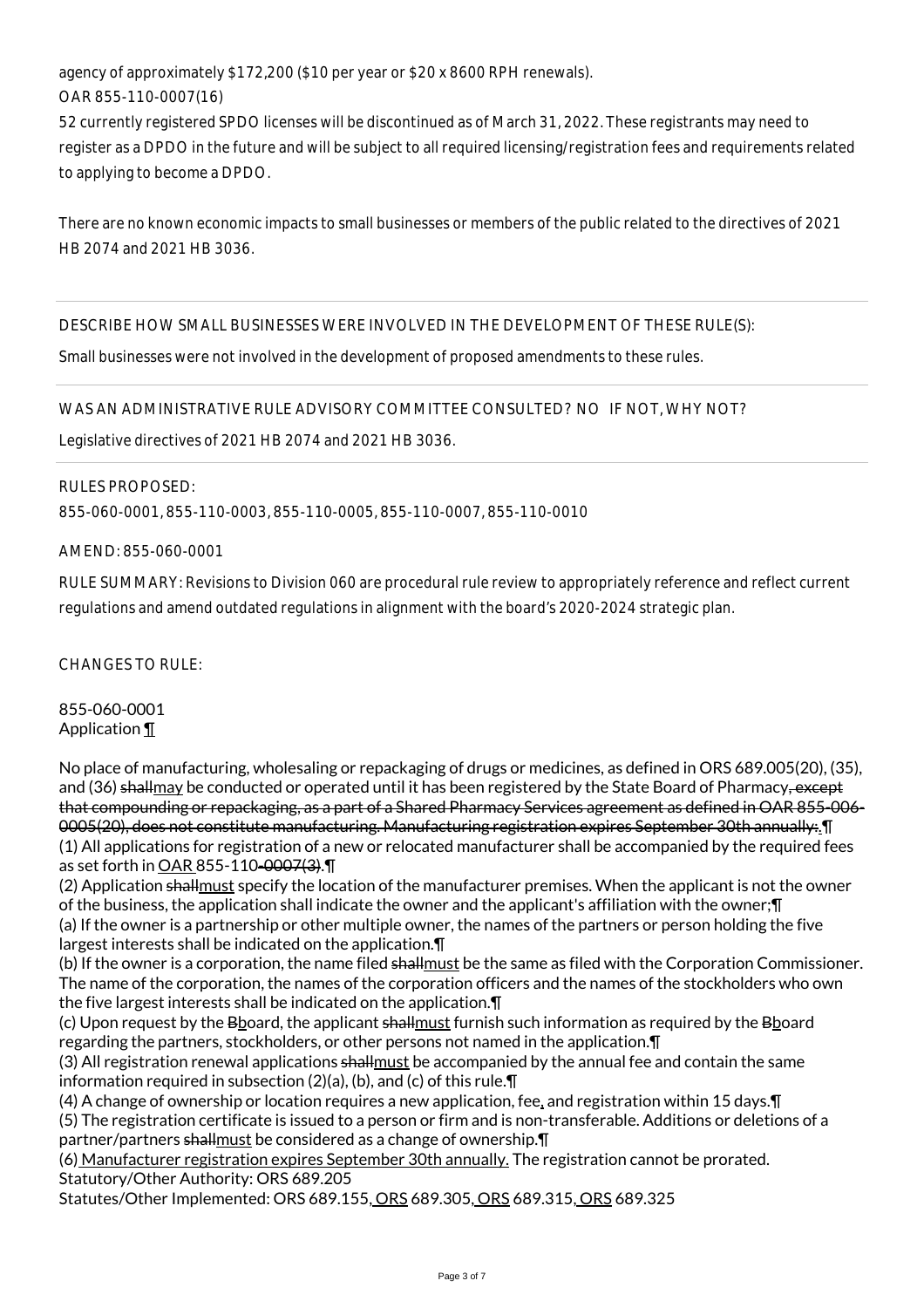RULE SUMMARY: Revisions to Division 110 include incorporating the annual PDMP fee increase of \$25 to \$35 set forth in 2021 HB 2074.

CHANGES TO RULE:

855-110-0003 General ¶

(1) All fees paid under these rules are non-refundable.¶

(2) Fees cannot be prorated.¶

(3) Fees for initial licensure as a Pharmacist or Certified Oregon Pharmacy Technician may be reduced to one-half of a biennial rate, if the application is received or the mailing date of the application is postmarked within 180 days of expiration.¶

(4) A delinquentlate fee must be paid: $\P$ 

(a) When an when a renewal application is postmarkreceived after the date specified in these rules; or T

(b) When the Board requests additional information from an applicant and this information is not provided within 30 days.¶

(5) A delinquent fee may be assessed when an application is submitted incomplete and the Board requests the missing information.

Statutory/Other Authority: ORS 689.205 Statutes/Other Implemented: ORS 689.135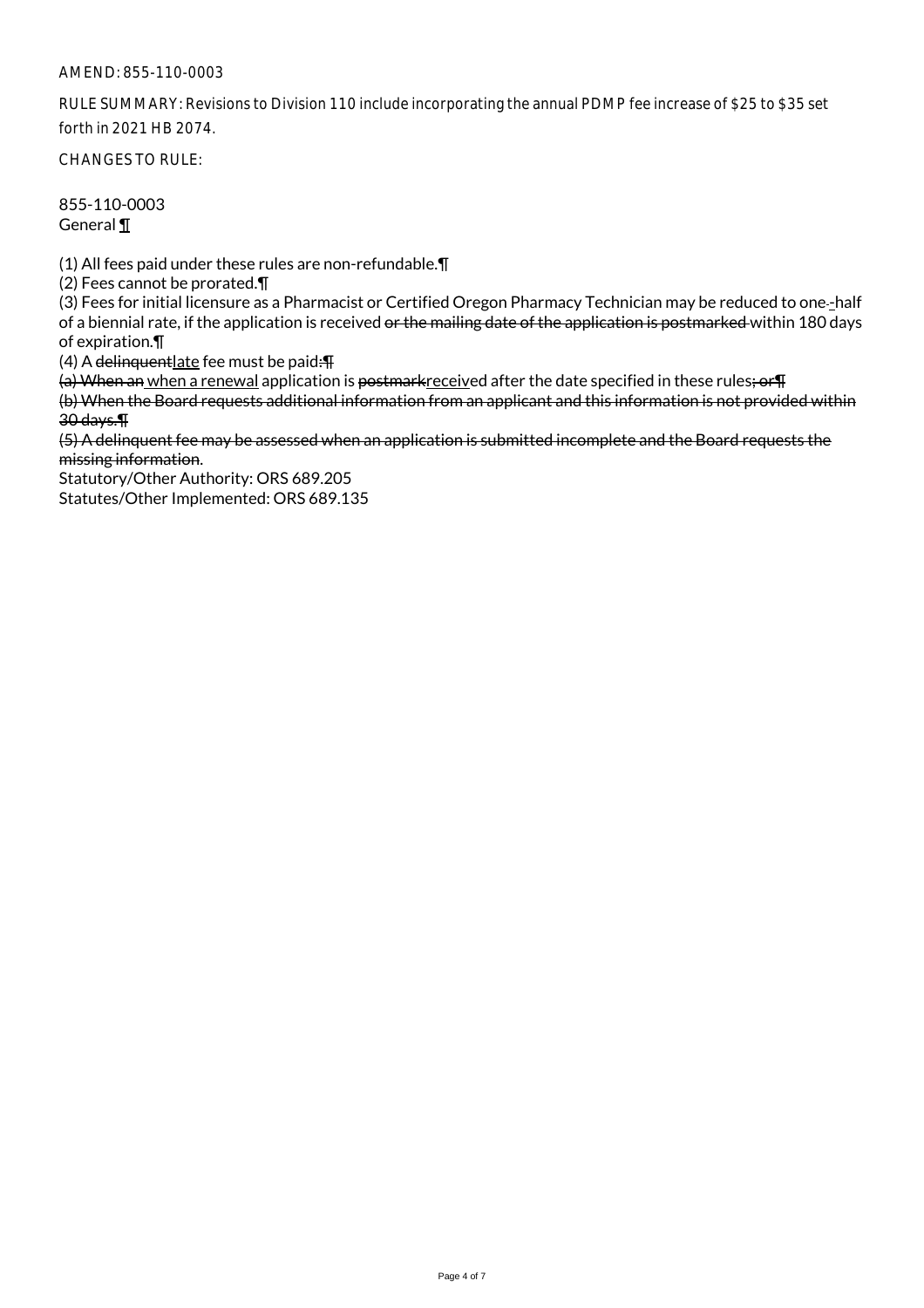RULE SUMMARY: Revisions to Division 110 include incorporating the annual PDMP fee increase of \$25 to \$35 set forth in 2021 HB 2074. Repeals all rules related to Supervising Physician Dispensing Outlets (SPDOs) as a result of 2021 HB 3036 effective 3/31/2022. Appropriately references and reflects current regulations, amends and repeals outdated regulations in alignment with the board's 2020-2024 strategic plan.

CHANGES TO RULE:

855-110-0005 Licensing Fees ¶

(1) Pharmacist license examination (NAPLEX) and re-examination fee - \$50.¶

(2) Pharmacist jurisprudence (MPJE) re-examination fee - \$25.¶

(3) Pharmacist licensing by reciprocity fee - \$25100. ¶

(4) Pharmacist licensing by score transfer fee - \$250. ¶

(5) Intern license fee. Expires November 30 every two years - \$100.¶

(6) Pharmacist:¶

(a) Biennial license fee. Expires June 30 each odd numbered year. The biennial license fee is - \$250. Late renewal fee (received after June 30) - \$50.¶

(b) Electronic Prescription Monitoring Fund fee. Due by June 30 biennially - \$570. (This is a mandatory fee, required by ORS 431.972A.880 that must be paid with the pharmacist license renewal fee).¶

(c) Workforce Data Collection fee. Due by June 30 biennially - \$4. (This is a mandatory fee as required by OAR 409-026-0130 that must be paid with the Pharmacist license renewal fee.)¶

(7) Certification of approved provider of continuing education course fee, none at this time.¶

(8) Pharmacy Technician license fee - \$100.¶

(9) Certified Oregon Pharmacy Technician:¶

(a) Biennial license fee. Expires June 30 each even numbered year - \$100. Late renewal fee (received after June  $30$ ) - \$20.¶

(b) Workforce Data Collection fee. Due by June 30 biennially - \$4. (This is a mandatory fee as required by OAR 409-026-0130 that must be paid with the Certified Oregon Pharmacy Technician license renewal fee.) Statutory/Other Authority: ORS 689.205, ORS 291.055, ORS 183.705

Statutes/Other Implemented: ORS 689.135, ORS 676.410, ORS 431A.880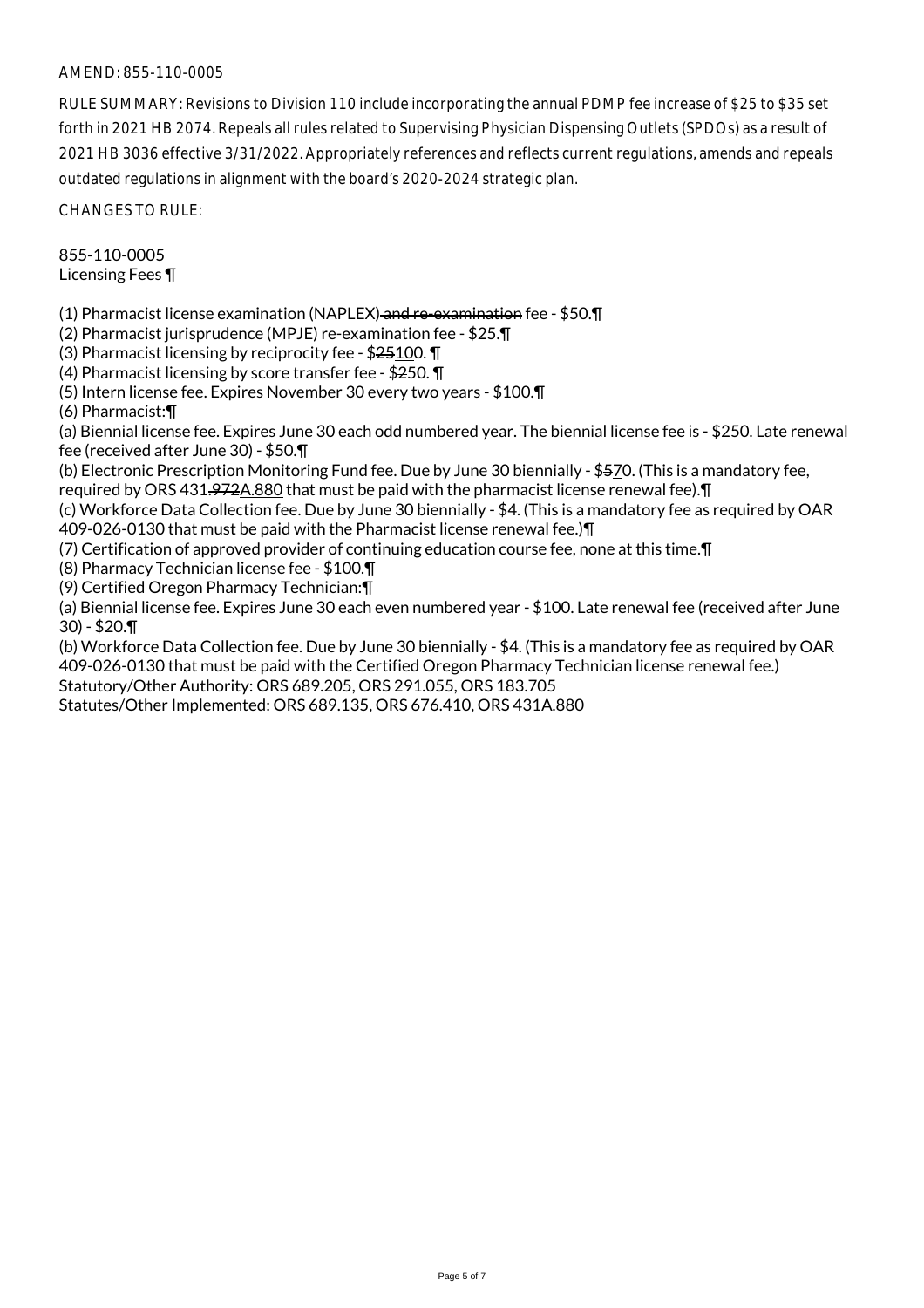RULE SUMMARY: Revisions to Division 110 include incorporating the annual PDMP fee increase of \$25 to \$35 set forth in 2021 HB 2074. Repeals all rules related to Supervising Physician Dispensing Outlets (SPDOs) as a result of 2021 HB 3036 effective 3/31/2022. Appropriately references and reflects current regulations, amends and repeals outdated regulations in alignment with the board's 2020-2024 strategic plan.

CHANGES TO RULE:

855-110-0007

Fees for Registration, Renewal, and Reinspection of Drug Outlets ¶

(1) Community Health Clinic. Expires March 31 annually - \$100. Late renewal fee (received after March 31) - \$25. ¶

(2) Drug Distribution Agent. Expires September 30 annually - \$400. Late renewal fee (received after September 30) - \$100.¶

(3) Drug Room (including cCorrectional fFacility). Expires March 31 annually - \$100. Late renewal fee (received after March 31) - \$75. ¶

(4) Manufacturers (including Manufacturer Class I, Manufacturer Class II and Manufacturer Class III). Expires September 30 annually - \$525. Late renewal fee (received after September 30) - \$100.¶

(5) Medical Device, Equipment & Gas Class C. Expires January 31 annually - \$75. Late renewal fee (received after January 31) - \$25.¶

(6) Nonprescription Class A. Expires January 31 annually - \$75. Late renewal fee (received after January 31) - \$25.¶

(7) Nonprescription Class B. Expires January 31 annually - \$75. Late renewal fee (received after January 31) - \$25.¶

(8) Nonprescription Class D. Expires January 31 annually - \$100. Late renewal fee (received after January 31) - \$25.¶

(9) Prophylactic and/or Contraceptive Wholesaler and/or Manufacturer - \$50. Expires December 31 annually. ¶

(10) Re-inspection fee - \$100. Applies to any re-inspection of a drug outlet occasioned to verify corrections of violations found in an initial inspection.¶

(11) Retail, Institutional, or Consulting/"Drugless" Pharmacy Drug Outlet. Expires March 31 annually - \$225. Late renewal fee (received after March 31) - \$75. ¶

(12) Wholesalers (including Wholesaler Class I, Wholesaler Class II and Wholesaler Class III). Expires September 30 annually - \$525. Late renewal fee (received after September 30) - \$100.¶

(13) Remote Dispensing Machine or Remote Distribution Facility. Expires March 31 annually - \$120. Due by March 31 annually. ¶

(14) Charitable Pharmacy. Expires March 31 annually - \$75. Late renewal fee (received after March 31) - \$25.¶

(15) Home Dialysis. Expires March 31 annually - \$225. Late renewal fee (received after March 31) - \$75. ¶

(16) Supervising Physician Dispensing Outlet. Expires March 31 annually - \$175. Late renewal fee (received after  $March 31 - $75.$ 

(17) Dispensing Practitioner Drug Outlet. Expires March 31 annually - \$100. Late renewal fee (received after March 31) - \$25.

Statutory/Other Authority: ORS 689.205, ORS 291.055

Statutes/Other Implemented: ORS 689.135, ORS 689.774, ORS 689.305